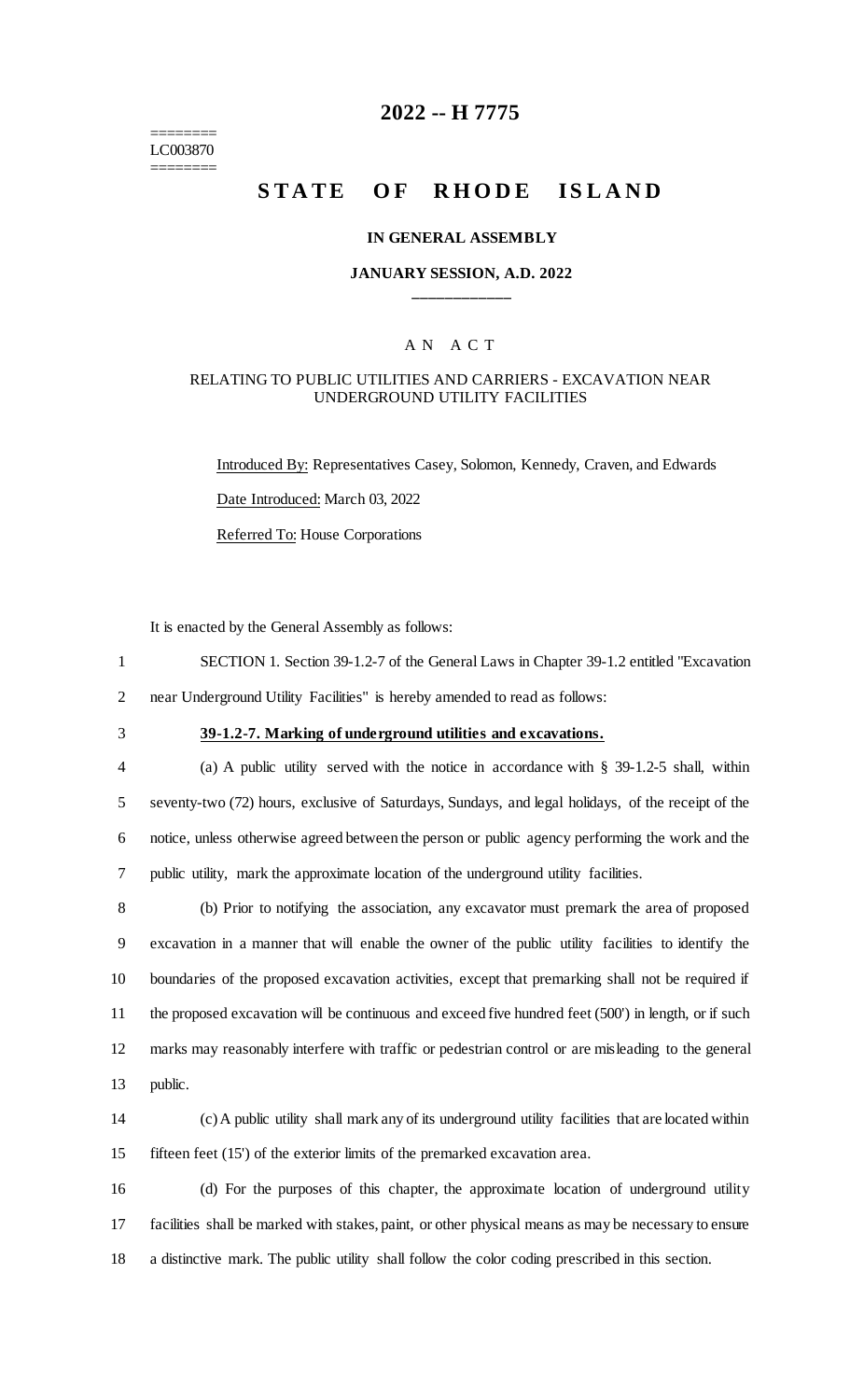| 1              | UTILITY AND TYPE OF PRODUCT SPECIFIC GROUP                                                           | <b>IDENTIFYING COLOR</b>             |
|----------------|------------------------------------------------------------------------------------------------------|--------------------------------------|
| $\overline{2}$ | Electric power distribution and transmission                                                         | Safety Red                           |
| 3              | State and municipal electric systems                                                                 | Safety Red                           |
| 4              | Gas distribution and transmission                                                                    | <b>High Visibility Safety Yellow</b> |
| 5              | Dangerous materials, product line                                                                    | High Visibility Safety Yellow        |
| 6              | Telephone and telegraph systems                                                                      | <b>Safety Alert Orange</b>           |
| 7              | Water systems                                                                                        | <b>Safety Precaution Blue</b>        |
| 8              | Cable antenna television                                                                             | <b>Safety Alert Orange</b>           |
| 9              | Premark                                                                                              | White                                |
| 10             | (e) In the event the excavator shall damage the underground public utility facilities as the         |                                      |
| 11             | result of an incorrect marking by the public utility, the excavator shall not be responsible for the |                                      |
| 12             | resulting damage.                                                                                    |                                      |
| 13             | (f) In the event of an incorrect marking, the public utility or its contractor shall reimburse       |                                      |
| 14             | the excavator for the lost time expense incurred, inclusive of manpower and equipment, resulting     |                                      |
| 15             | from the incorrect marking.                                                                          |                                      |

SECTION 2. This act shall take effect upon passage.

======== LC003870  $=$